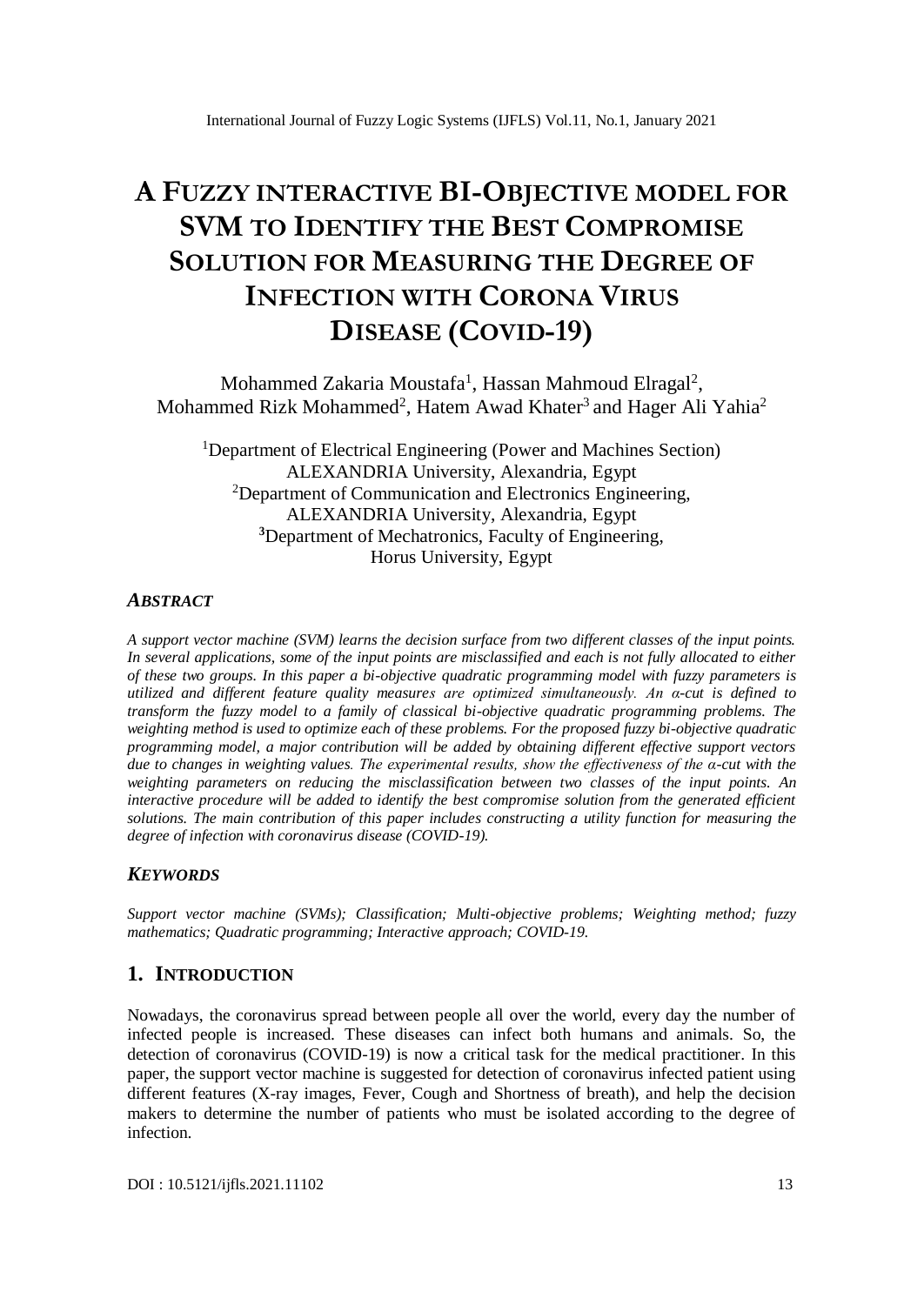Support Vector Machines (SVMs) are a classification technique developed by Vapnik at the end of '60s [1]. The theory of support vector machines (SVMs) is a new classification technique and has drawn much attention on this topic in recent years [6]. Since then the technique has been deeply improved, being applied in many different contexts.

In many applications, SVM has been shown to provide higher performance than traditional learning machines [6]. SVMs are known as maximum margin classifiers, since they find the optimal hyperplane between two classes as shown in figure1, defined by a number of support vectors [4].



Figure 1. Maximization of the margin between two classes

The well-known generalization feature of the technique is mainly due to the introduction of a penalty factor, named C that allows us to prevent the effects of outliers by permitting a certain amount of misclassification errors.

In this paper, the idea is to apply the fuzzy multi-objective programming technique for developing the set of all efficient solutions for the classification problem with minimum errors. An  $\alpha$ -cut is taken to transform the fuzzy multi-objective problem model to a classical one ( $\alpha$ ) problem). The weighting method is used to solve the  $\alpha$  problem proposed to generate the set of efficient solutions for the proposed model. The remainder of this paper is organized as follows. A brief review for the SVM is described in section 2. The proposed fuzzy bi-objective model for the Support Vector Machine will be derived in section 3. NEXT, section 4 presents three numerical examples corresponding to three different α-cut. Section 5 provides our general conclusions.

# **2. SUPPORT VECTOR MACHINES**

SVM is an efficient classifier to classify two different sets of observations into their relevant class as shown in figure 2 where there are more than straight line separates between the two sets. SVM mechanism is based upon finding the best hyperplane that separates the data of two different classes of the category. The best hyperplane is the one that maximizes the margin, i.e., the distance from the nearest training points [2].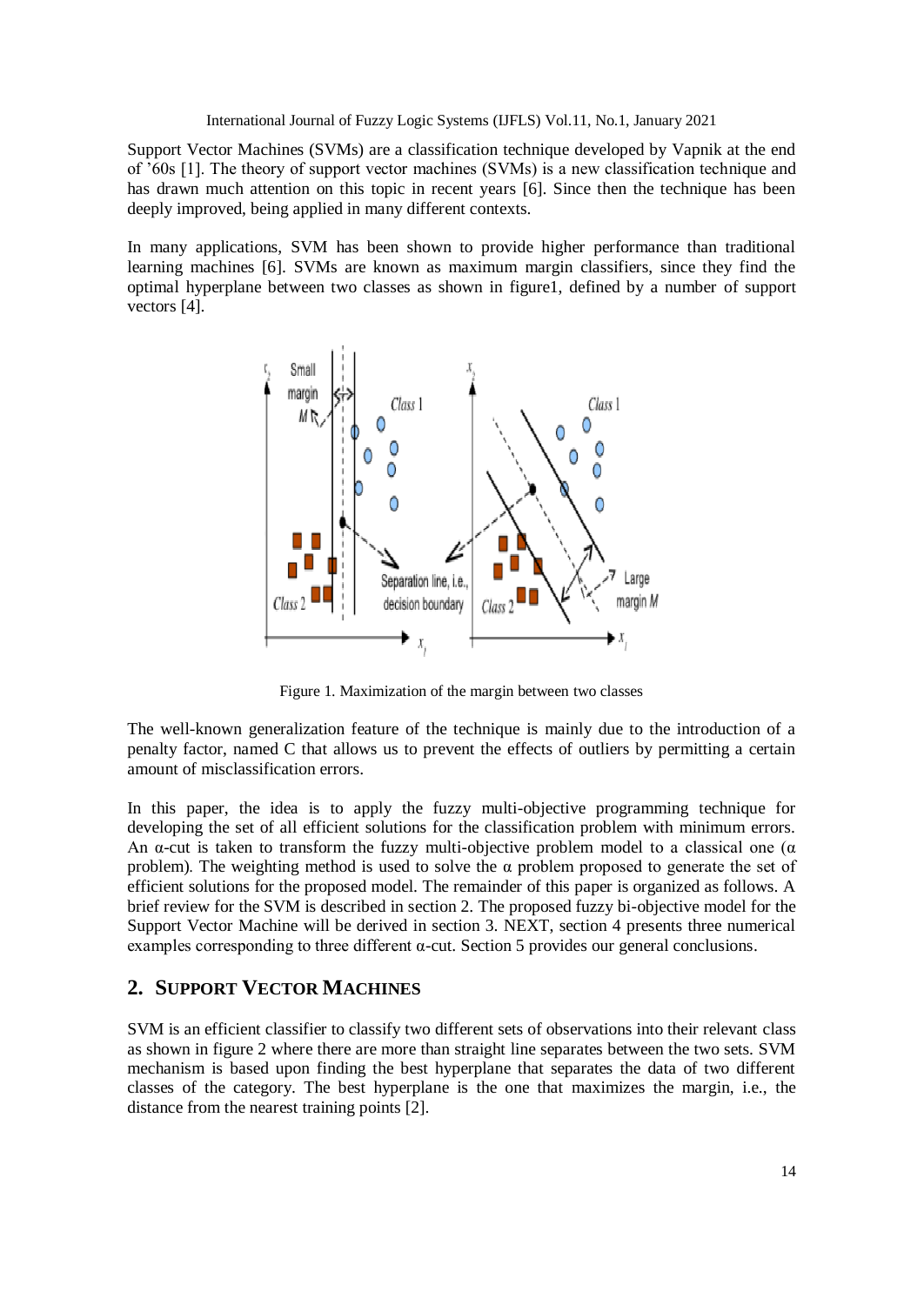Support vector machine has been utilized in many applications such as biometrics, chemoinformatics, and agriculture. SVM has penalty parameters, and kernel parameters that have a great influence on the performance of SVM [3]. We review the basis of the theory of SVM in classification problems [7].

Let a set S of labelled training points

$$
(y_1, x_1) \dots (y_l, x_l).
$$
 (1)

Where,  $x_i \in \mathbb{R}^N$  belongs to either of two classes and is given a labely<sub>i</sub> = {-1,1} for i = 1, ..., l.



Figure 2. Data classification using support vector machine

In some cases, to get the suitable hyperplane in an input space, mapping the input space into a higher dimension feature space and searching the optimal hyperplane in this feature space.

Let  $z = \varphi(x)$  denote the corresponding feature space vector with mapping  $\varphi$  from  $\mathcal{R}^N$  to a feature space  $\overline{z}$ . We wish to find the hyperplane

$$
w. z + b = 0 \tag{2}
$$

defined by the pair (w, b) according to the function

$$
f(x_i) = sign(w. z_i + b) = \begin{cases} 1, & if y_i = 1 \\ -1, & if y_i = -1 \end{cases}
$$

where  $w \in \mathbf{z}$  and  $b \in \mathcal{R}$ . For more precisely the equation will be

$$
\begin{cases} (w.z_i + b) \ge 1, & if y_i = 1 \ (w.z_i + b) \le -1, & if y_i = -1, i = 1, ..., l \end{cases}
$$
 (4)

For the linearly separable set S, we can find a unique optimal hyperplane for which the margin between the projections of the training points of two different classes is maximized.

For the data that are not linearly separable figure 3, the previous analysis can be generalized by introducing some nonnegative variables  $\xi_i \geq 0$  then,

$$
y_i(w. z_i + b) \ge 1 - \xi_i, \quad i = 1, ..., l.
$$
 (5)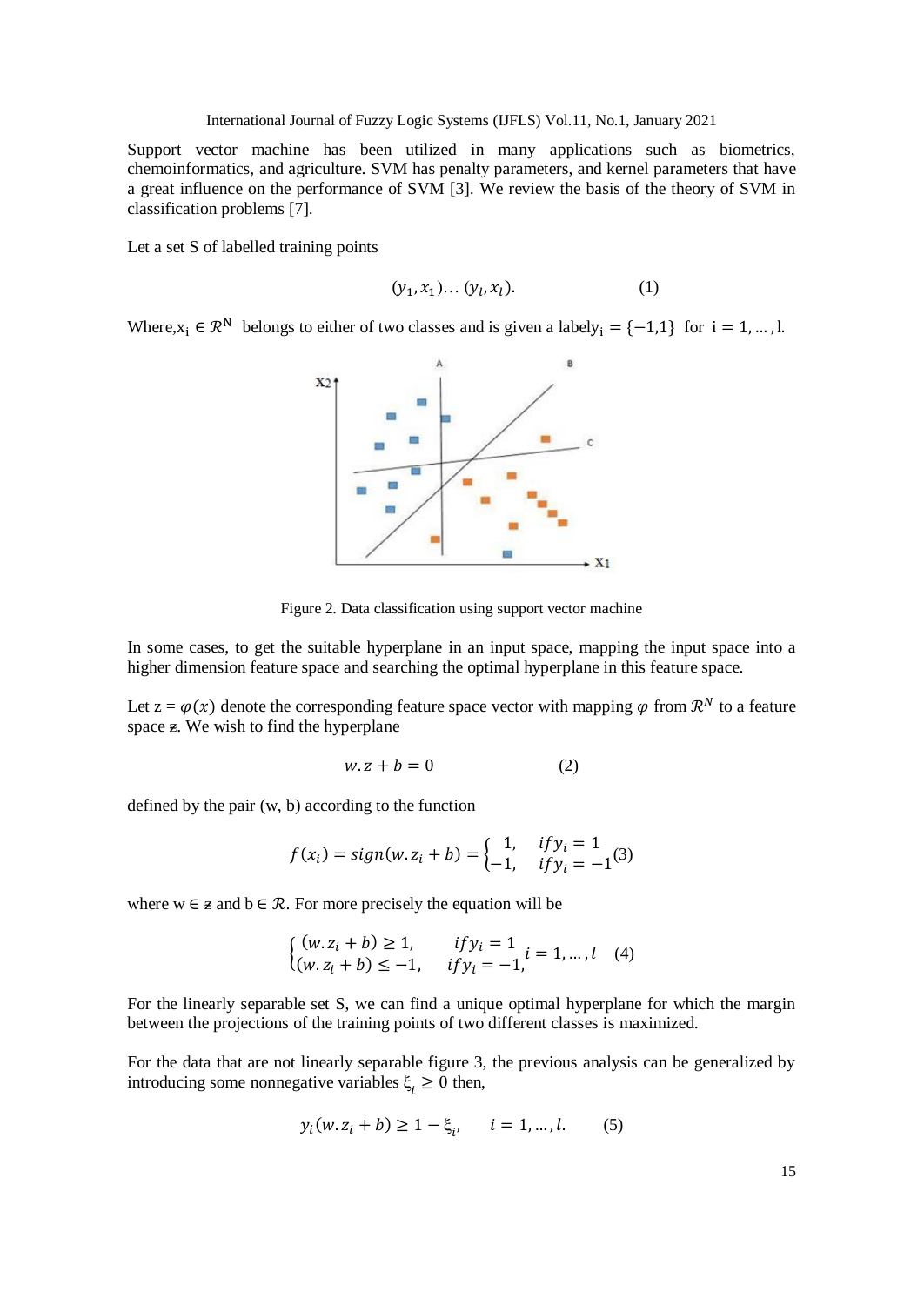The term  $\sum_{i=1}^{l} \xi_i$  $_{i=1}^{l} \xi_i$  can be thought of as some measure of the amount of misclassifications.

The optimal hyperplane problem is then regarded as the solution to the problem

$$
\text{minimize } \frac{1}{2}w. w + C \sum_{i=1}^{l} \xi_i
$$
\n
$$
\text{subject to } y_i(w. z_i + b) \ge 1 - \xi_i \tag{6}
$$
\n
$$
i = 1, \dots, l
$$
\n
$$
\xi_i \ge 0, \quad i = 1, \dots, l
$$

where,  $C$  is a constant. The parameter  $C$  can be regarded as a regularization parameter [5]. SVM algorithms use a set of mathematical functions that are defined as the kernel.

The function of kernel is to take data as input and transform it into the required form. Different SVM algorithms use different types of kernel functions. For example, linear, nonlinear, polynomial, radial basis function (RBF), and sigmoid.

Basically, the training part consists in finding the best separating plane (with maximal margin) based on specific vector called support vector. If the decision is not feasible in the initial description space, you can increase space dimension thanks to kernel functions and may be find a hyperplane that will be your decision separator.



Figure 3. Linearly separable and nonlinearly separable

# **3. FORMULATION OF THE FUZZY BI-OBJECTIVE QUADRATIC PROGRAMMING MODEL OF SVM**

In this section, we make a detail description about the idea and formulation of the fuzzy bi objective programming model for the SVM. SVM is a powerful tool for solving classification problems, but due to the nonlinearity separable in some of the input data, there is an error in measuring the amount of misclassification. In the same time, in many real-world applications, each of the input points does not exactly belong to one of the two classes [11].

From this point of view, we reformulate the classical model of the SVM to the following biobjective programming model with fuzzy parameters.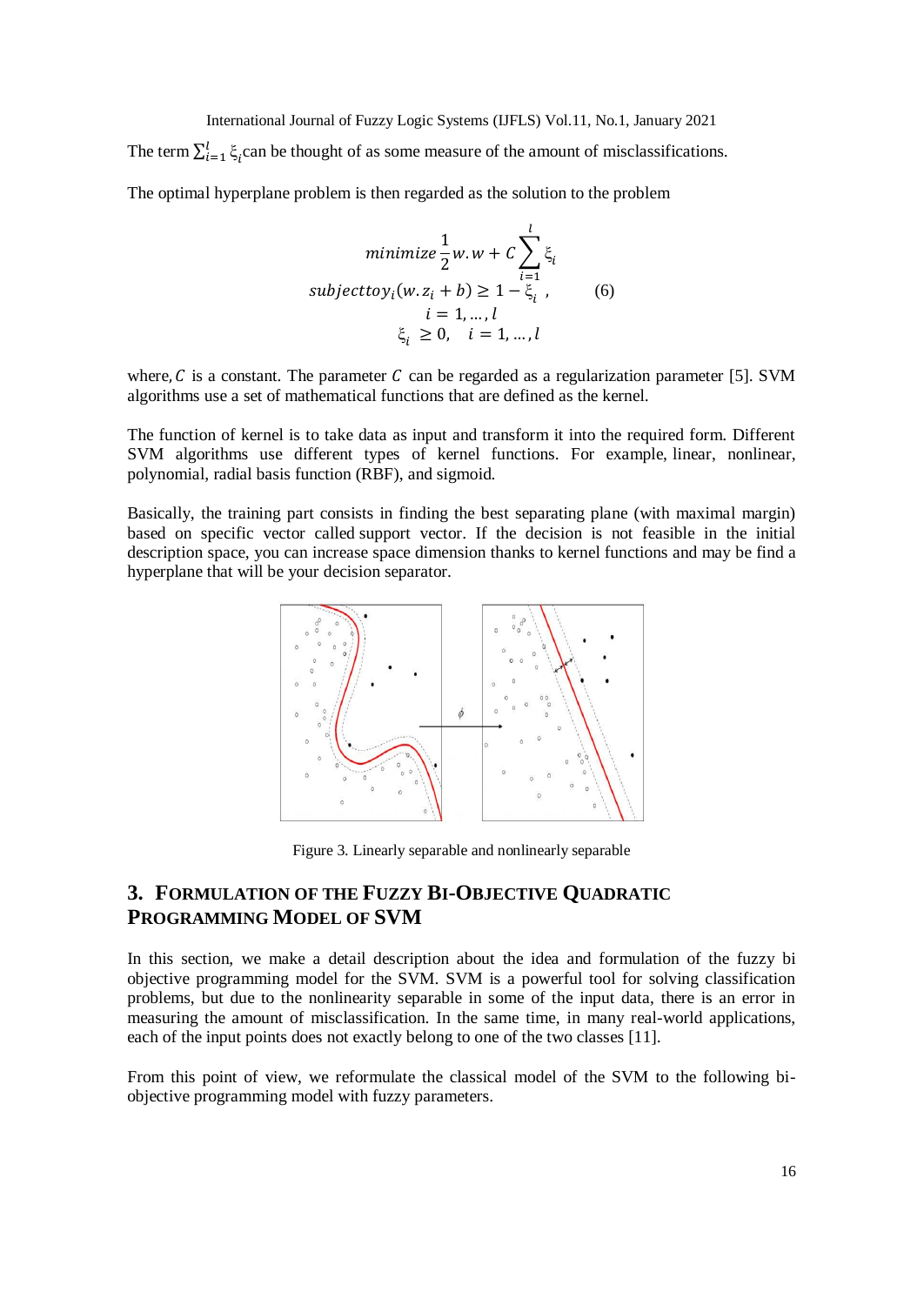International Journal of Fuzzy Logic Systems (IJFLS) Vol.11, No.1, January 2021

#### **3.1. The Fuzzy Bi-Objective Support Vector Machine (FSVM):**

Now, we add another objective function with fuzzy parameters  $\tilde{v}_i$ ,  $i = 1, 2, ..., l$  for the previous model in section 2 to be in the form [14]

Min || w ||<sup>2</sup>,  
\nMin 
$$
\sum_{i=1}^{l} \tilde{v}_i \xi_i
$$
  
\nSubject to  
\n $y_i(w.x_i + b) \ge 1 + \xi_i$ ,  $i = 1,2,...,l$   
\n $\xi_i \ge 0$ ,  $i = 1,2,...,l$ 

By taken an  $\alpha$ -cut for the membership functions corresponding to the fuzzy parameters  $\tilde{\nu}_i$ ,  $i =$ 1,2, ..., l, we get the following  $\alpha$ -problem:

$$
\begin{aligned}\n\text{Min } ||w||^2, \\
\text{Min } \sum_{i=1}^l \alpha_i \xi_i \\
\text{Subject to } \\
y_i(w.x_i + b) \ge 1 + \xi_i, \quad i = 1, 2, \dots, l \\
\xi_i \ge 0, \quad i = 1, 2, \dots, l \\
\sigma \le \alpha_i \le 1, \quad i = 1, 2, \dots, l\n\end{aligned}
$$

With sufficient small  $\sigma > 0$ .

Where the parameter  $\xi_i$  is a measure of the error in the SVM and the term  $\alpha_i \xi_i$  is a measure of the error with different degrees  $\alpha_i$ . The ( $\alpha$ -problem) is solved by the weighting method to get the set of all efficient solutions.

This problem is a bi-objective quadratic programming problem. The first objective is to maximize the gap between the two hyperplanes which used to classify the input points. The second objective is to minimize the error (with different degrees  $\alpha_i$ ,  $i = 1,2,...,l$ ) in measuring the amount of misclassification in case of nonlinearity separable input points [11].

Problem 8 can be solved by the weighting method to get the set of all efficient solutions for the classification problem.

The right choice of weightage for each of these objectives is critical to the quality of the classifier learned, especially in case of the class imbalanced data sets. Therefore, costly parameter tuning has to be undertaken to find a set of suitable relative weights [10].

#### **3.2. The Weighting Method**

In this method each objective  $f_i(X)$ ,  $i = 1, 2, ..., k$ , is multiplied by a scalar weigh $w_i \geq$ 0 and  $\sum_{i=1}^{k} w_i = 1$ . Then, the k weighted objectives are summed to form a weighted-sums objective function [8][12].

Assume W as 
$$
\begin{cases} w \in R^k : w_i \ge 0, \\ i = 1, 2, ..., k \\ and \sum_{i=1}^k w_i = 1 \end{cases}
$$
 (9)

be the set of nonnegative weights. Then the weighting problem is defined as: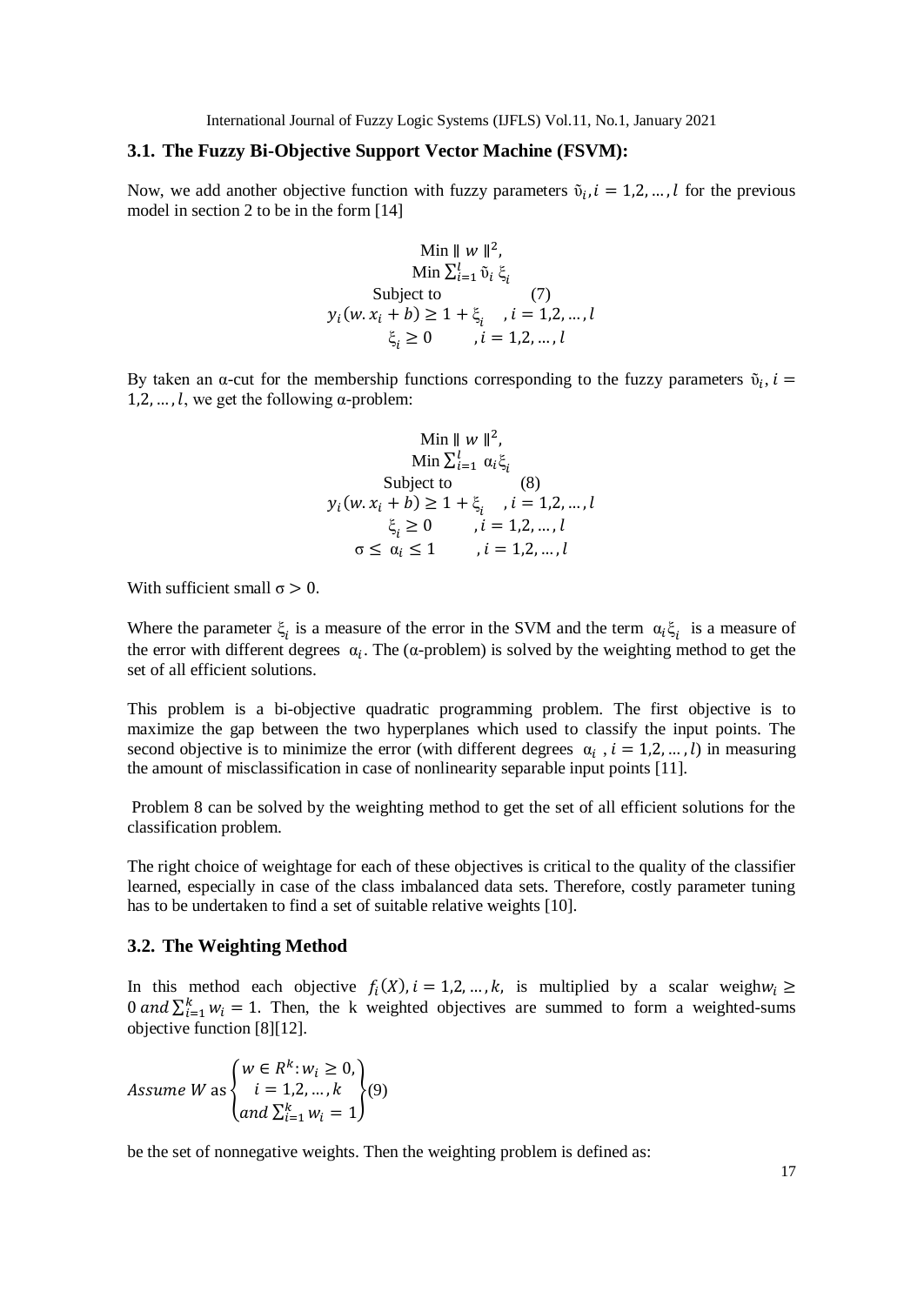International Journal of Fuzzy Logic Systems (IJFLS) Vol.11, No.1, January 2021

$$
P(W): Min \sum_{i=1}^{k} w_{i} f_{i}
$$
  
Subject to  $M = \begin{cases} X \in R^{n}: g_{r}(X) \le 0, \\ r = 1, 2, ..., m \end{cases}$  (10)

Then, in this paper the weighting method takes the form

$$
\text{Inf } z = w_1 \parallel w \parallel^2 + w_2 \sum_{i=1}^l \alpha_i \xi_i
$$
\n
$$
\text{Subject to}
$$
\n
$$
y_i(w \cdot x_i + b) \ge 1 + \xi_i \quad i = 1, 2, \dots, l
$$
\n
$$
\xi_i \ge 0 \quad i = 1, 2, \dots, l \quad (11)
$$
\n
$$
w_1 > 0, w_2 \ge 0
$$
\n
$$
w_1 + w_2 = 1
$$
\n
$$
\sigma \le \alpha_i \le 1 \quad i = 1, 2, \dots, l
$$

With sufficient small  $\sigma > 0$ 

Here we use "Inf" instead of "Min" since the set of constraints is unbounded, where  $w_1 \neq 0$ . Also, we avoid the redundant solutions by adding the constraint  $w_1 + w_2 = 1$ .

### **3.3. An Interactive Procedure to Identify the Best Compromise Solution**

For the version of our bi-objective (SVM) model which applies to determine the best compromise solution, we need the following hypothesis (after the interaction with the decision maker) [13]:

The best compromise solution from the set of the generated efficient solutions is that efficient one corresponding to

$$
\min_{\alpha} N^+ \le \min_{\alpha} N^-
$$

Where,  $N^-$  is the number of support vectors of the negative class,  $N^+$  is the number of support vectors of the positive class.

We must notice that this hypothesis can be reversed according to the preference of the decision maker (see Yaochu Jin,2006) [9].

Considering the utility function  $u(x_i)$  is the distance between  $x_i$ ,  $i=1,2,3,...,n$  and the best compromise hyperplane, then we can construct the membership degree of each  $x_i$  belonging to its +ve or -ve class as follow:

degree of 
$$
x_i^+ = \mu(x_i^+) = \frac{u(x_i^+)}{Max_{i=1}^m u(x_i^+)} \in [0 \ 1]
$$
  
Similarly, degree of  $x_i^- = \mu(x_i^-) = \frac{u(x_i^-)}{Max_{i=1}^m u(x_i^-)} \in [0 \ 1], l+m=n$  (11)

For our problem of corona virus disease, the decision maker can take a threshold level  $\lambda^+$  (or  $\lambda^-$ ) to isolate ones with  $\mu(x_i^+) \geq \lambda^+$ , or to be in the safe side, he can decide to isolate ones with  $\mu(x_i^-) \leq \lambda^-$ , that is according to his preferences.

The following figure shows how to predict the number of the infected people by using SVM.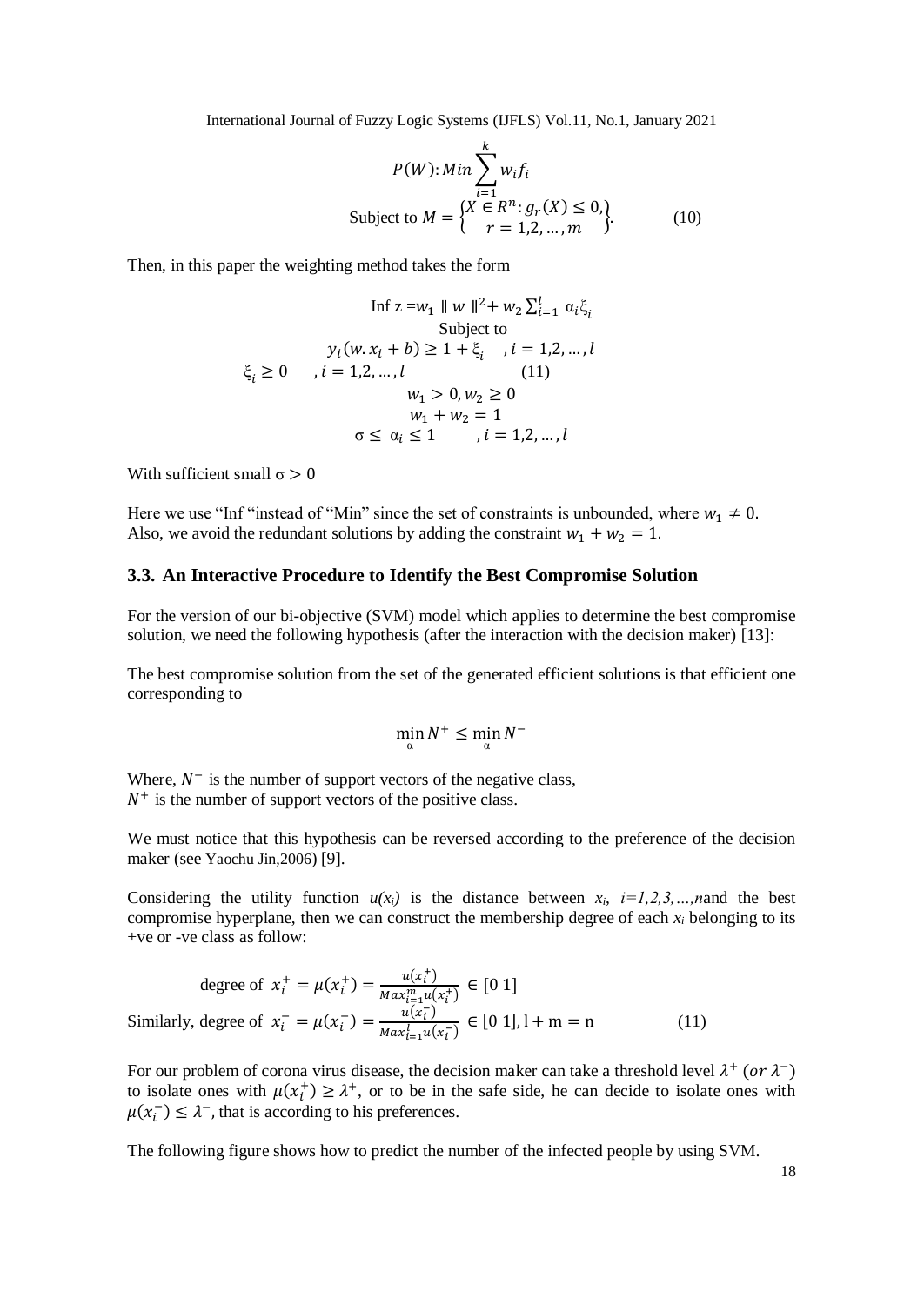



Figure 4. detection No. of infected people by SVM

# **4. NUMERICAL EXAMPLES**

By using python program, we can solve the previous problem and show the effect of different values of the weighting parameters. The data set that is used in these examples consist of 51 points and each point has two features, table 1 shows part of this data.

| X1       | X2     | v |
|----------|--------|---|
| 1.9643   | 4.5957 |   |
| 2.2753   | 3.8589 |   |
| 2.9781   | 4.5651 |   |
| 2.932    | 3.5519 |   |
| 3.5772   | 2.856  |   |
| 0.9044   | 3.0198 | O |
| 0.76615  | 2.5899 | 0 |
| 0.086405 | 4.1045 | 0 |

Table 1. Description of part of datasets used in our study.



Figure 5.  $w_2 = \frac{1}{2}$  $\frac{1}{2}$ ,  $W_1 = \frac{1}{2}$  $\frac{1}{2}$ ,  $\alpha = \frac{1}{4}$  $\frac{1}{4}$ , number of support vectors = 20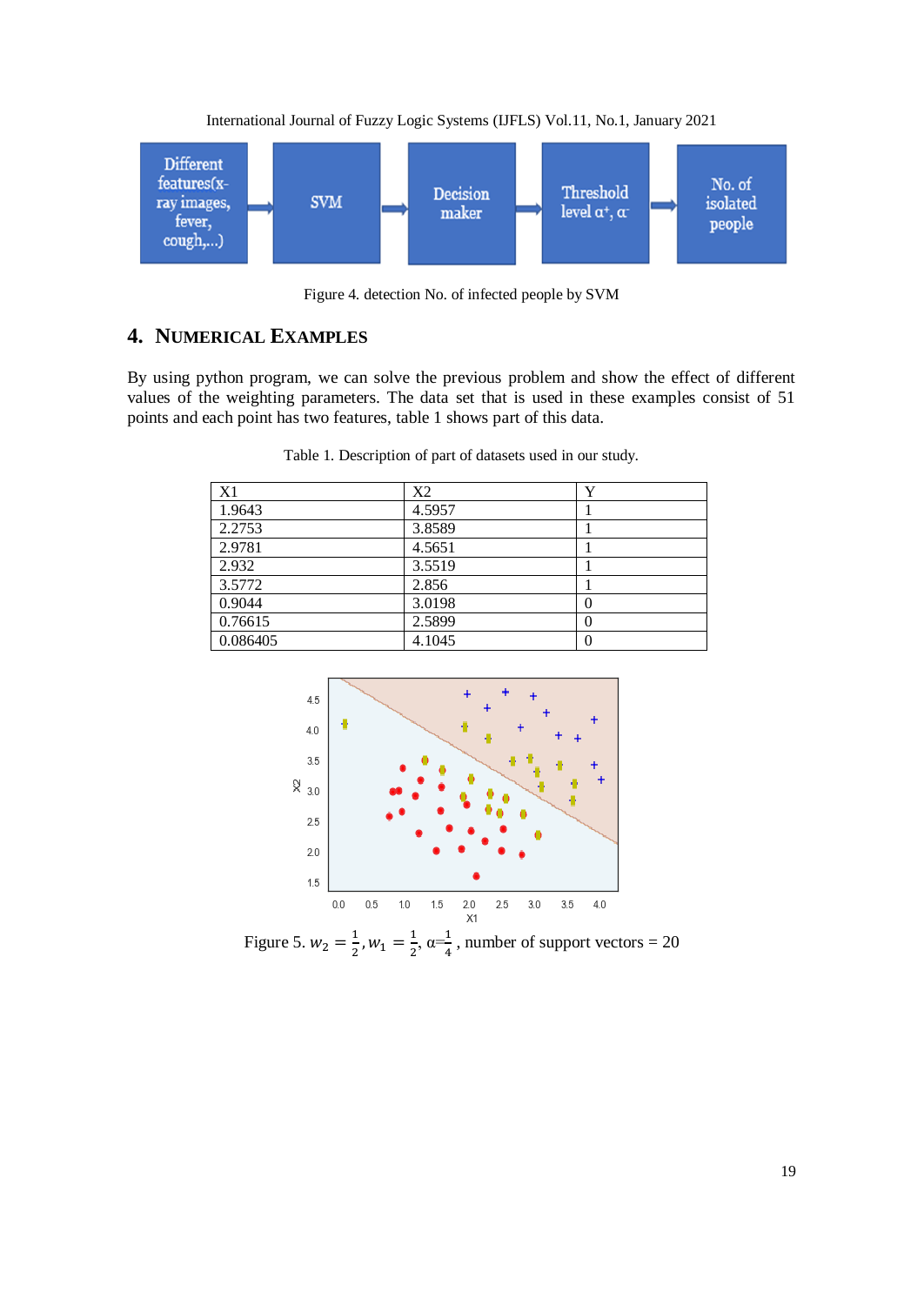

Figure 6.  $w_2 = \frac{1}{2}$  $\frac{1}{2}$ ,  $w_1 = \frac{1}{2}$  $\frac{1}{2}$ ,  $\alpha = \frac{1}{2}$  $\frac{1}{2}$ , number of support vectors = 16



Figure 7.  $w_2 = \frac{1}{2}$  $\frac{1}{2}$ ,  $w_1 = \frac{1}{2}$  $\frac{1}{2}$ ,  $\alpha=1$ , number of support vectors = 12

So, the previous results, by using different degrees ( $\alpha$ ) at the same weights ( $w_1 \& w_2$ ), show how these parameters  $(\alpha, w_1, w_2)$  effect on the performance of SVM. When the value of  $\alpha$  is increased the number of support vectors is reduced.

There are good reasons to prefer SVMs with few support vectors (SVs). In the hard-margin case, the number of SVs (#SV) is an upper bound on the expected number of errors made by the leaveone-out procedure [9].

So, we can control the performance of SVM according to our requirements by adjusting the values of the parameters  $(\alpha, w_1, w_2)$ .

According to our hypothesis that presented in section 3.3, the best compromise solution is that corresponding to  $\alpha=1$ .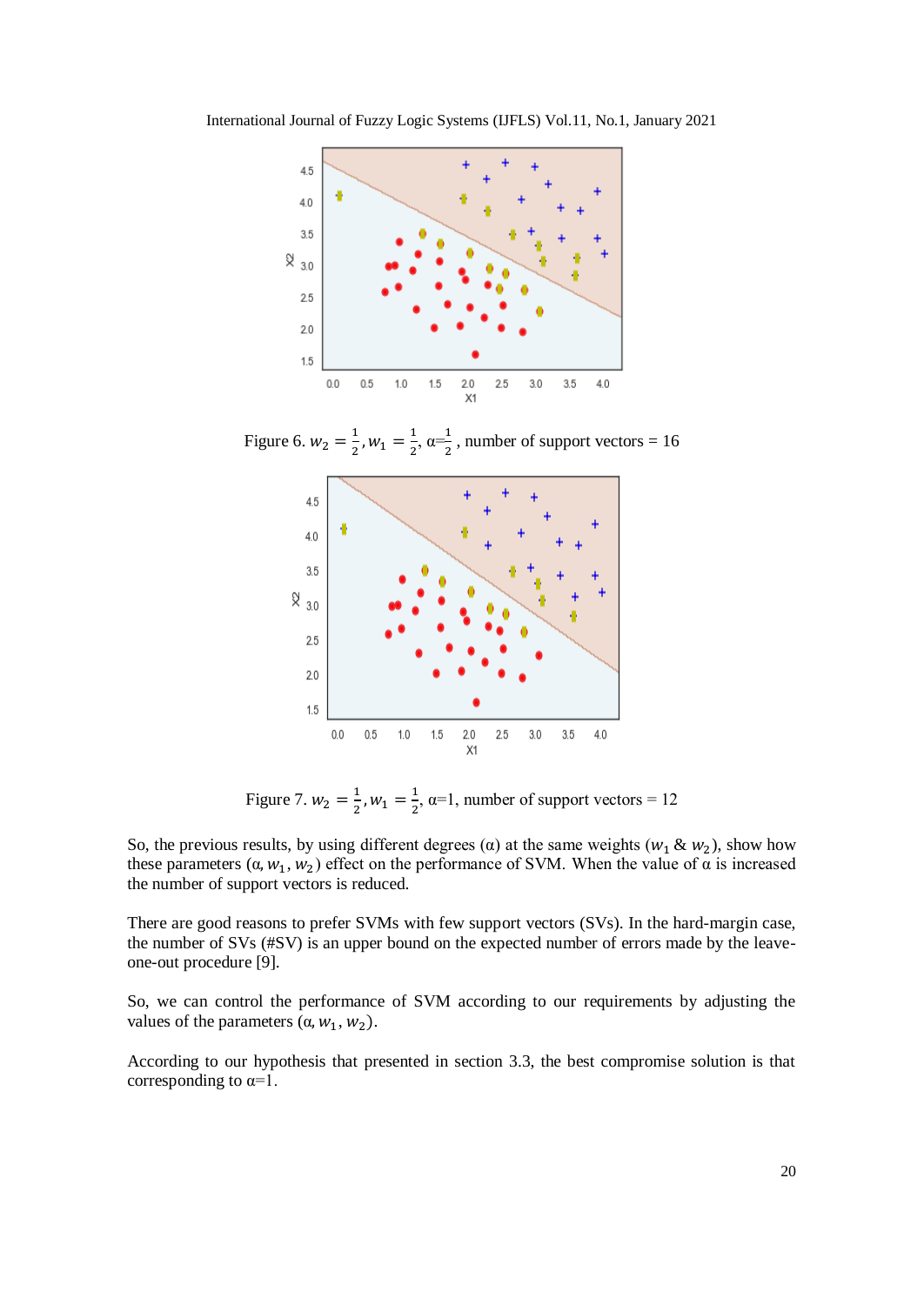| $x_i^+$                                                                                                                                                                  | $\mu(x_i^+)$       |
|--------------------------------------------------------------------------------------------------------------------------------------------------------------------------|--------------------|
|                                                                                                                                                                          | 0.55               |
|                                                                                                                                                                          | 0.275              |
|                                                                                                                                                                          | 0.875              |
| $\frac{x_1}{x_2} + \frac{x_3}{x_3} + \frac{x_4}{x_5} + \frac{x_5}{x_6} + \frac{x_7}{x_8}$                                                                                | 0.325              |
|                                                                                                                                                                          | 0.175              |
|                                                                                                                                                                          | 0.525              |
|                                                                                                                                                                          | 0.425              |
|                                                                                                                                                                          | $\mathbf{1}$       |
|                                                                                                                                                                          | 0.55               |
|                                                                                                                                                                          | 0.775              |
|                                                                                                                                                                          | 0.675              |
|                                                                                                                                                                          | 0.125              |
|                                                                                                                                                                          | 0.25               |
|                                                                                                                                                                          | 0.55               |
|                                                                                                                                                                          | 0.2                |
|                                                                                                                                                                          | 0.8                |
|                                                                                                                                                                          | 0.75               |
|                                                                                                                                                                          | 0.625              |
|                                                                                                                                                                          | 0.475              |
| $\begin{array}{c}\nx_9 + 10 + 11 \\ x_1 + 11 + 12 \\ x_1 + 11 + 13 + 14 \\ x_1 + 15 + 16 + 17 \\ x_1 + 18 + 19 + 18 \\ x_1 + 19 + 19 + 12 \\ x_2 + 10 + 19\n\end{array}$ | 0.25               |
| $x_{50}^{-}$                                                                                                                                                             | $\overline{0.925}$ |
| $x_{51}$                                                                                                                                                                 | 0.375              |

International Journal of Fuzzy Logic Systems (IJFLS) Vol.11, No.1, January 2021 Table 2. Description of membership degree of some points used in our study

| $x_i^-$      | $\mu(x_i^-)$       |
|--------------|--------------------|
| $x_{21}^-$   | 0.25               |
| $x_{22}^-$   | 0.175              |
| $x_{23}^-$   | 0.425              |
| $x_{24}^-$   | 0.35               |
| $x_{25}^-$   | 0.175              |
| $x_{26}^-$   | 0.175              |
| $x_{27}^-$   | 0.3                |
| $x_{28}^-$   | 0.625              |
| $x_{29}^{-}$ | 0.425              |
| $x_{30}^-$   | 0.8                |
| $x_{i31}^-$  | 0.625              |
| $x_{32}^-$   | 0.925              |
| $x_{33}^-$   | 0.375              |
| $x_{34}^-$   | 0.375              |
| $x_{35}^-$   | 0.6                |
| $x_{36}^-$   | 0.7                |
| $x_{37}^-$   | 0.975              |
| $x_{38}^-$   | 0.8                |
| $x_{39}^{-}$ | 0.6                |
| $x_{40}^-$   | $\overline{0.725}$ |
| $x_{41}^-$   | $\overline{0.4}$   |
| $x_{42}^{-}$ | 0.45               |
| $x_{43}^-$   | 0.25               |
| $x_{44}^-$   | 0.625              |
| $x_{45}^{-}$ | 0.325              |
| $x_{46}$     | 0.525              |
| $x_{47}^{-}$ | $\overline{1}$     |
| $x_{48}^-$   | 0.15               |
| $x_{49}^-$   | 0.65               |

 $\overline{\phantom{0}}$ 

If the decision maker put  $\lambda^+ = 0.3$ , then he will isolate ones that are corresponding  $\text{to}(x_1^+, x_3^+, x_4^+, x_6^+, x_7^+, x_8^+, x_9^+, x_{10}^+, x_{11}^+, x_{13}^+, x_{14}^+, x_{16}^+, x_{17}^+, x_{18}^+, x_{19}^+, x_{50}^+, x_{51}^+, \text{it will be 15 patients of }$ 51. But if he wants to be in the safe side, he will put  $\lambda^{\text{-}}=0.1$ , then he will isolate ones that are correspondingto the positive side

 $(x_1^+, x_2^+, x_3^+, x_4^+, x_5^+, x_6^+, x_7^+, x_8^+, x_9^+, x_{10}^+, x_{11}^+, x_{12}^+, x_{13}^+, x_{14}^+, x_{15}^+, x_{16}^+, x_{17}^+, x_{18}^+, x_{19}^+, x_{20}^+, x_{50}^+, x_{51}^+,$  it will be 22 patients of 51.

We think that is a simple decision rule for any decision make in case of infection diseases like the coronavirus disease(COVID-19).

## **5. CONCLUSIONS**

This paper introduced the fuzzy multi-objective programming technique for developing the set of all efficient solutions for the classification problem with minimum errors. The weighting method is used to solve our fuzzy model after defuzzification by using the  $\alpha$  – cut technique. The experimental evaluation was carried out using 51 datasets, each one has two features. The